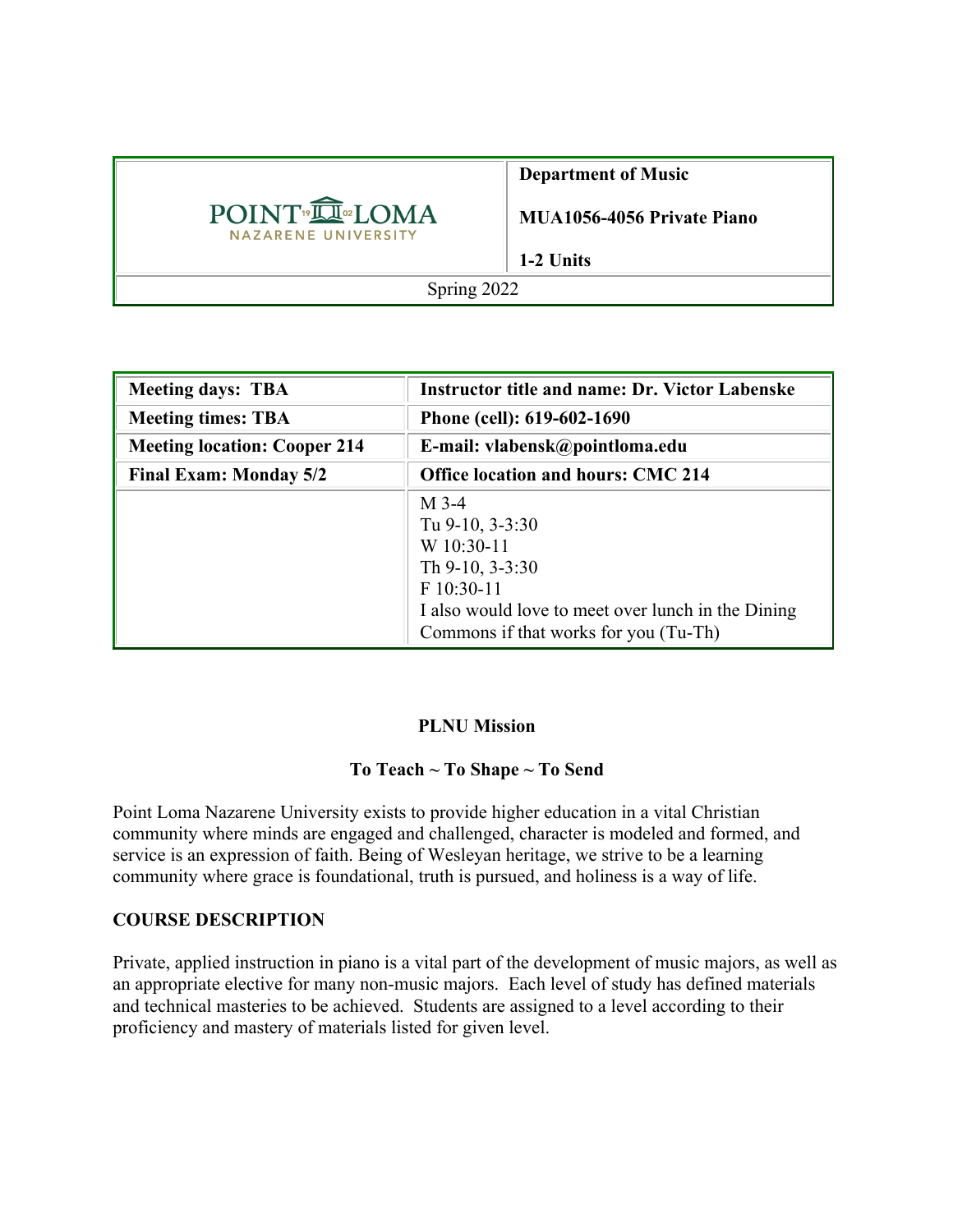# **COURSE LEARNING OUTCOMES**

- Attain mastery of technical exercises and etudes appropriate to student's class level and degree program stipulated in the Music Student Handbook, as demonstrated by successful completion of the technique portion of the jury exam with a grade of "B" or better.
- Cultivate technical and interpretive skills needed to perform repertoire from contrasting historical periods in accordance with the level and scope expectations (required number of pieces and duration) stipulated in the Music Student Handbook, as demonstrated by successful completion of the repertory and style portion of the jury with a grade of "B" or better.
- Develop performance skills, such as memorization and stage presentation, through the application of practice strategies and creative problem solving, as demonstrated by satisfactory performance participation in piano forum and department recitals; successful completion of the repertoire portion of the jury with a grade of "B" or better.

\* Students who are not required to perform a jury exam for the piano faculty will be evaluated solely according to the course assignments listed below.

### **PROGRAM LEARNING OUTCOMES**

- Develop applied music skills in one primary performance area in both Solo and Ensemble settings (for all music majors).
- Develop substantially more advanced applied music skills in a principal performance area (for piano performance majors).

### **REQUIRED TEXTS AND RECOMMENDED STUDY RESOURCES**

To be determined by the instructor after the first lesson. You may borrow music from me for the first 2 weeks. You'll need to order your music right away so you have it by the  $3<sup>rd</sup>$  lesson. There will also be fees for any competitions you enter. **Ordering from the cheapest place on the internet may cause unacceptable delays.**

Music may be purchased from:

```
Lovley Music 858-277-5754 (keep a local merchant in business!)
```
MR Music Notes 619-283-2001 (Bob delivers to PLNU; no shipping charge…**keep a local merchant in business**!)

Pepper Music http://www.pianoatpepper.com/catalog/pap\_index.jsp Sheet Music Plus http://www.sheetmusicplus.com

Other Materials Needed for Class:

• A metronome

# **COURSE SCHEDULE AND ASSIGNMENTS**

- Weekly Grade The 2 components (1. Practice hours and days, 2. Assignment sheet) will be averaged together to create a grade for each lesson after lesson #1.
	- o *Practice hours and days*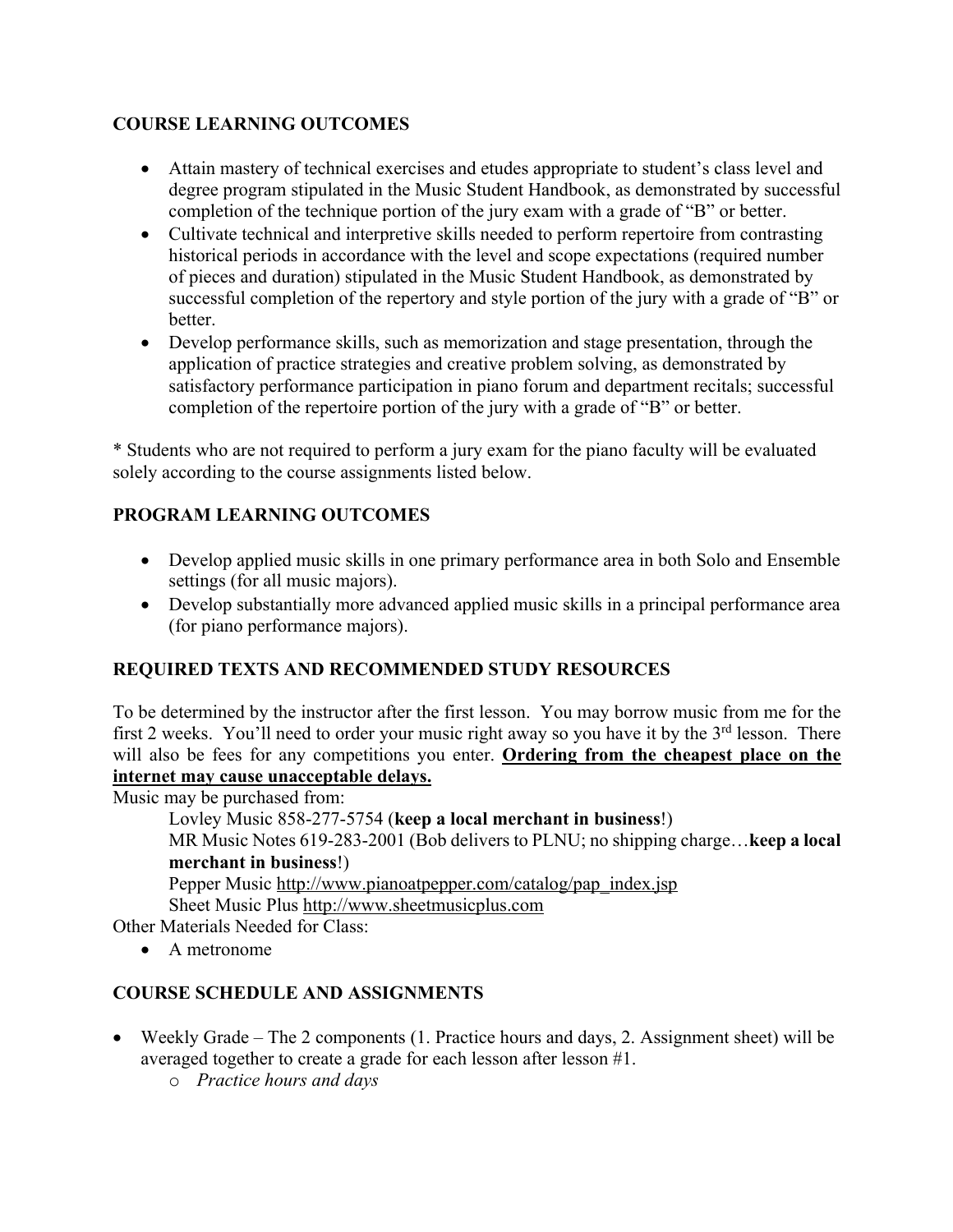- Each week at your lesson, you will report the number of hours and the number of days you practiced over the past week
- You are expected to practice a minimum of 6 hours per week (per unit of credit), and 6 days per week. Upper division students will likely set a higher goal.
- § I will average the hours and days practiced with the goal set for practice hours.
- If you are at the 356 at 456 levels, studying for 2 units of credit, you are expected to practice 3-4 hours per day. Together, we'll set an individual practice goal for the semester at the first lesson.
- Your recorded practice time should be on assigned literature only.
- Practice rooms are available by checking out a key at the music office.
- o *Assignment sheet –* Together, we will create an assignment sheet at each lesson; in consultation with you, I will assign a grade for your progress on the previous week's assignments.
- *Memorization* Memorization is part of the pianistic tradition and is a challenge for all of us, even those of us who are professional pianists. Learning the skill of performing music by memory prepares you for any required degree recitals.
	- o If you are studying for 1 unit, you will memorize 2 pieces (or 6 min. of music) during the semester:
		- The first piece (or first 3 min.) by week 8.
		- The second piece (or last 3 min.) by our last lesson (before finals week).
	- o If you are studying for 2 units, you will memorize 3 pieces (or 10 minutes of music) during the semester:
		- The first piece (or first 3 min.) by week 5.
		- The second piece (or next 3 min.) by week 10.
		- The third piece (or last 4 min.) by our last lesson (before finals week).
	- o If you are at the 356 and 456 level, you will have 1/3 of your jury literature learned by week 5, and 2/3 of your jury literature learned by week 10.
	- o You will receive 100% of the earned score for the weekly grade if you choose to meet the memory requirements by the due date. If you choose not to meet the requirements, the grade for that week will be 50% of the weekly grade earned that week. Subsequent weekly grades will be 50% until you have chosen to complete the memorize assignment.
	- o If you would like me to, I will complete a grading rubric for the piece after you memorize it, in order to show you the kind of feedback you will receive at the jury. Just ask me to do this.
- *Piano forum –* Forum enables you to perform and to hear others perform. It allows you to "try out" pieces, to test memory and to perform a piece repeatedly to gain confidence with memory and stage presence. I encourage you to perform often and to repeat pieces so that you can get comfortable in performing them.
	- o We have Forum Mondays from 4-5 (see forum schedule)
	- o You need to attend the entire class.
	- o You must attend 7 piano forums if you are a music major whose primary performance area is piano. Other students must attend 3 forums.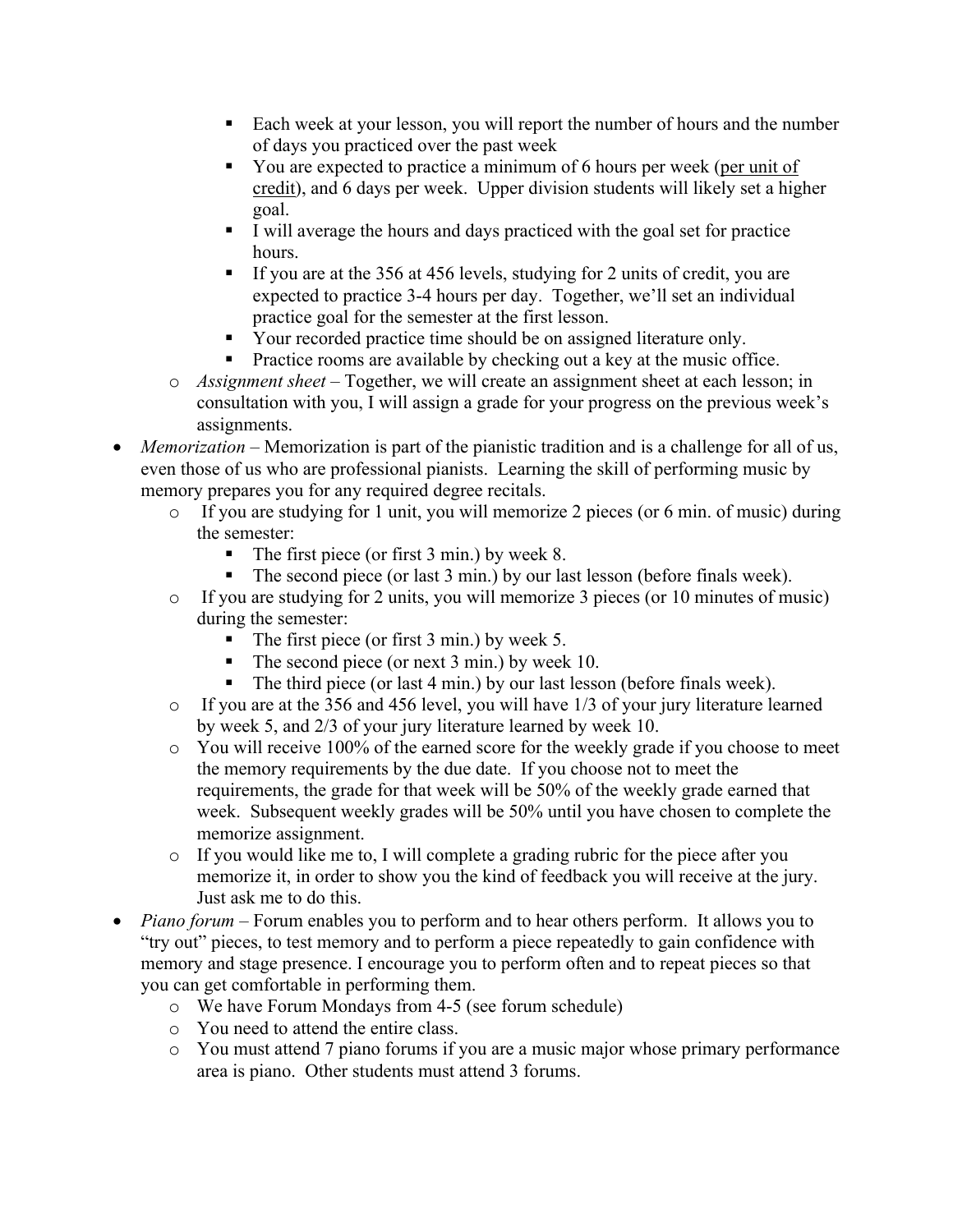- o For every two of the required number of forums you choose to miss, it will count as a missed lesson
- o Music majors must perform on at least one forum.
- *Performances -* Performing takes practice to create confidence.
	- o Student Recitals Each music major must perform on a student recital once per semester in their major performing area. If your major performing area is piano and you choose not to perform on a student recital, it will count as two missed lessons. See dates on forum schedule.
	- o Performances of Repertoire Pieces Piano emphasis students should perform each piece by memory:
		- 3 times before a student recital performance, and
		- 5 times before a jury performance.
		- Be creative! Possible performances might be at piano forum, for friends or family or at an off-campus event.
	- o *Competition/Community service* We are sent to serve and represent God's kingdom and PLNU in our community. This requirement requires ½ day of community service in a music teacher event this semester unless you compete in a competition. Please plan two weeks in advance. Do not call the organizer the day before the event and expect to be accommodated; this is not professional and does not reflect the values of our PLNU community. If you choose not to complete this service or competition requirement, it will count as a missed lesson.
	- o Competition Piano performance majors who are sophomores or above MUST participate in a competition this semester unless this is your first semester of study in this studio. Other music majors whose primary area in piano may elect to perform in a competition or to complete the community service requirement.

### For possibilities, see:

- https://sdsouthcapmt.org/chapter-events/
- https://www.sdnc-capmt.org/events
- www.mtacsd.org

# **FINAL EXAMINATION POLICY**

The jury (required of some students as described above) is the final examination in Private Piano. And successful completion of this class requires taking the jury **on its scheduled day** 

- The jury is **Monday, May 2**
	- If you are a music major whose primary performing area is piano, you are required to take a jury at the end of each term according to the requirements in the Catalog.
	- Important: Failure to take a required jury will result in course failure.
	- The jury grade is  $1/3$  of the final grade.
	- Forms are available in the Music Department Canvas page. The Applied Music Summary must be typed.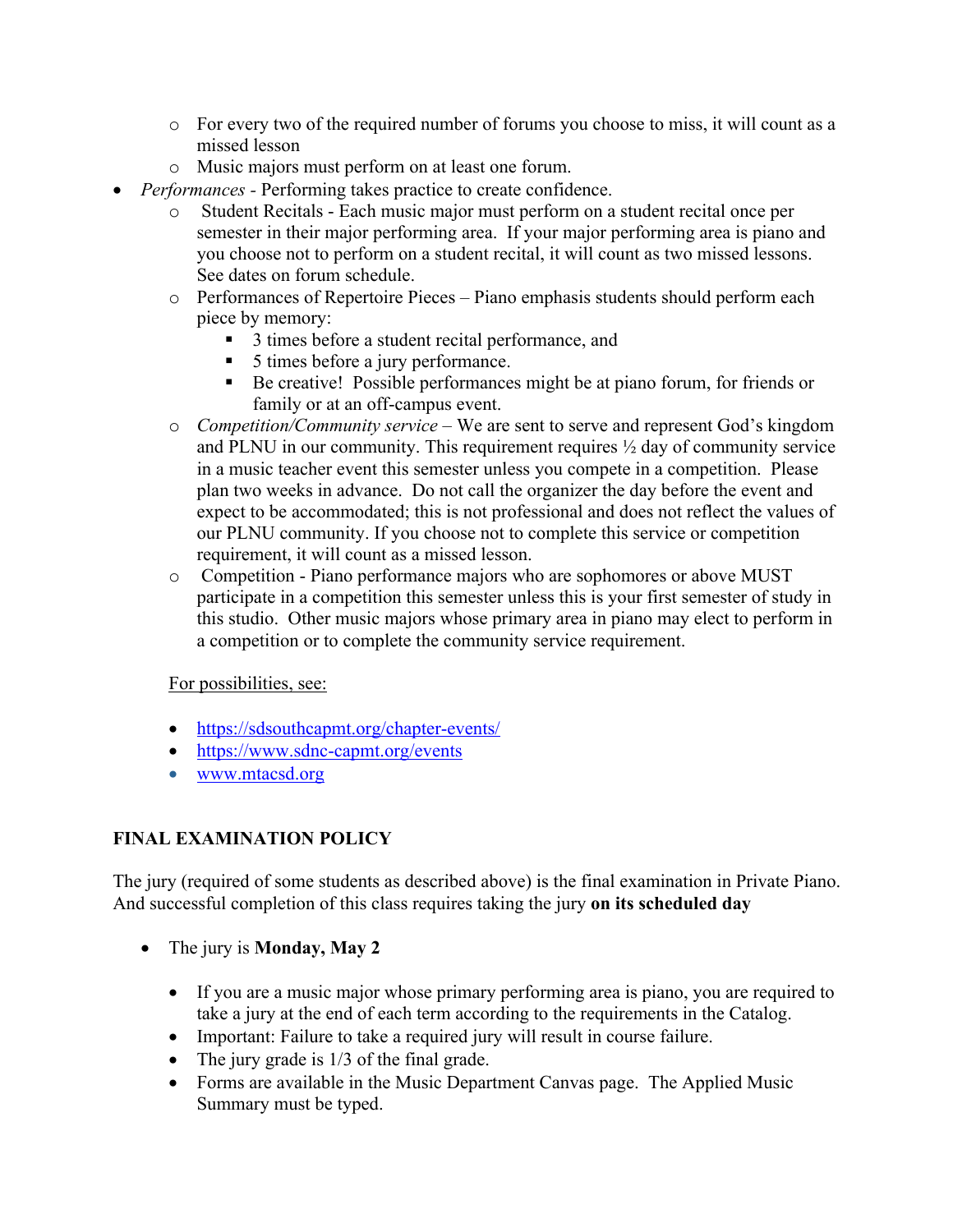### **ASSESSMENT AND GRADING**

| Grading components (details below):                          | Grading scale:              |                              |
|--------------------------------------------------------------|-----------------------------|------------------------------|
| weekly grade (assignment sheets and<br>practice hours/days). | $A=93-100$<br>$A = 90 - 92$ | $C = 73 - 76$<br>$C = 70-72$ |
| memorization schedule.<br>2.                                 | $B+=87-89$<br>$B = 83 - 86$ | $D+=67-69$<br>$D=63-66$      |
| 3. jury.                                                     | $B = 80 - 82$               | $D = 60 - 62$                |
| 4. forum attendance.                                         | $C+=77-79$                  | $F=0-59$                     |
| 5. performance requirement.                                  |                             |                              |
| 6. volunteer assignment.                                     |                             |                              |
| attendance.                                                  |                             |                              |

#### **FORUM/RECITAL SCHEDULE**

- 1/24 Piano Forum Cooper Parlor
- 1/31 Studio Class Cooper Parlor
- 2/7 Department Recital Crill Hall
- $2/14$  Studio Class 115
- 2/21 Piano Forum Cooper Parlor
- 2/28 Department Recital Crill Hall
- 3/7 Spring Break
- 3/14 Piano Forum Crill Hall
- 3/21 Piano Forum Cooper Parlor
- 3/28 Studio Class 115
- 4/4 Departmental Recital Crill Hall
- 4/11 Piano Forum Crill Hall
- 4/18 Easter Break
- 4/25 Department Recital Crill Hall
- 4/30 Final Studio Class (1-3 PM) Labenske Home

#### **STATE AUTHORIZATION**

State authorization is a formal determination by a state that Point Loma Nazarene University is approved to conduct activities regulated by that state. In certain states outside California, Point Loma Nazarene University is not authorized to enroll online (distance education) students. If a student moves to another state after admission to the program and/or enrollment in an online course, continuation within the program and/or course will depend on whether Point Loma Nazarene University is authorized to offer distance education courses in that state. It is the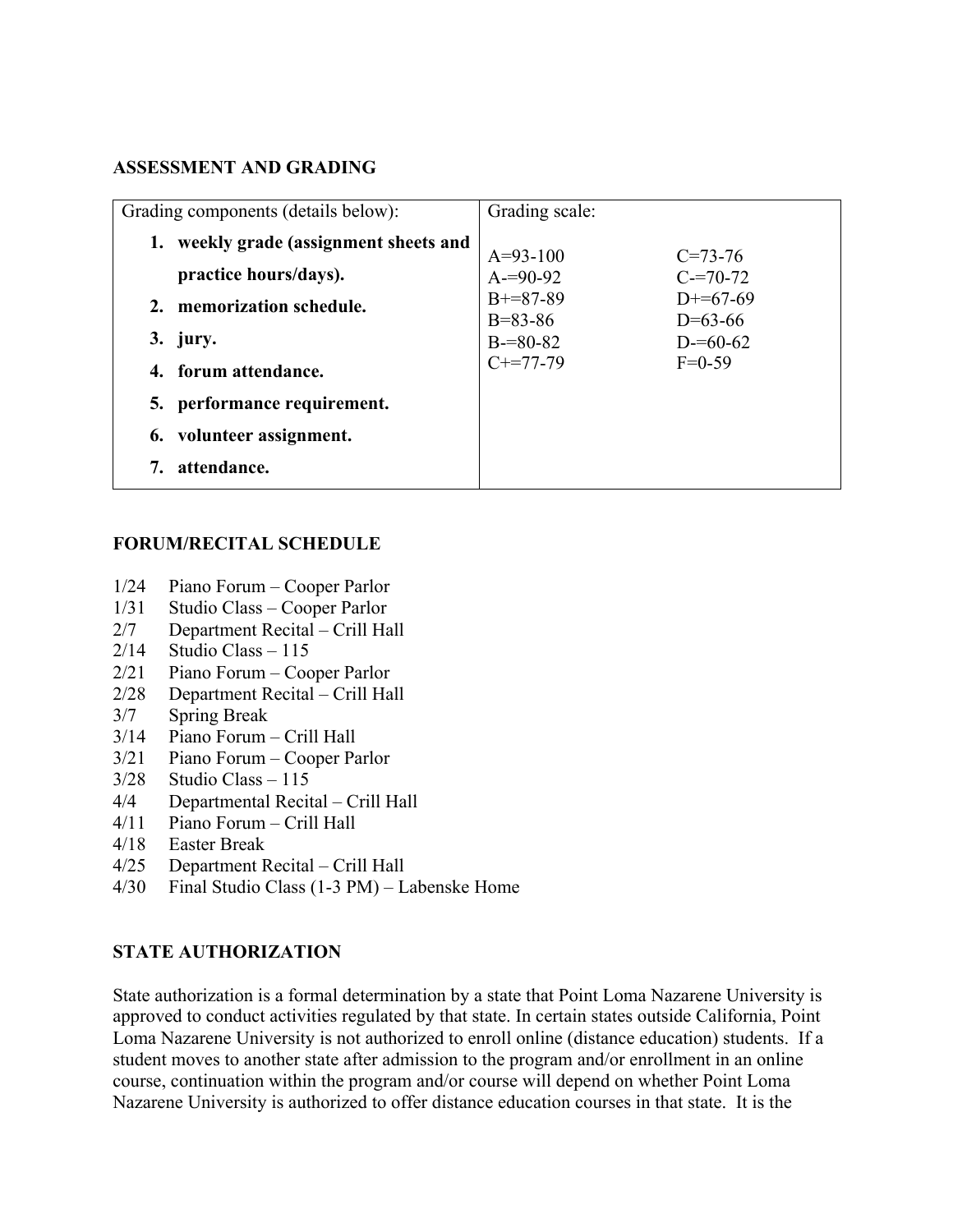student's responsibility to notify the institution of any change in his or her physical location. Refer to the map on State Authorization to view which states allow online (distance education) outside of California.

# **PLNU COPYRIGHT POLICY**

Point Loma Nazarene University, as a non-profit educational institution, is entitled by law to use materials protected by the US Copyright Act for classroom education. Any use of those materials outside the class may violate the law.

# **PLNU ACADEMIC HONESTY POLICY**

Students should demonstrate academic honesty by doing original work and by giving appropriate credit to the ideas of others. Academic dishonesty is the act of presenting information, ideas, and/or concepts as one's own when in reality they are the results of another person's creativity and effort. A faculty member who believes a situation involving academic dishonesty has been detected may assign a failing grade for that assignment or examination, or, depending on the seriousness of the offense, for the course. Faculty should follow and students may appeal using the procedure in the university Catalog. See Academic Policies for definitions of kinds of academic dishonesty and for further policy information.

# **PLNU ACADEMIC ACCOMMODATIONS POLICY**

PLNU is committed to providing equal opportunity for participation in all its programs, services, and activities. Students with disabilities may request course-related accommodations by contacting the Educational Access Center (EAC), located in the Bond Academic Center(EAC@pointloma.edu or 619-849-2486). Once a student's eligibility for an accommodation has been determined, the EAC will issue an academic accommodation plan ("AP") to all faculty who teach courses in which the student is enrolled each semester.

PLNU highly recommends that students speak with their professors during the first two weeks of each semester/term about the implementation of their AP in that particular course and/or if they do not wish to utilize some or all of the elements of their AP in that course.

Students who need accommodations for a disability should contact the EAC as early as possible (i.e., ideally before the beginning of the semester) to assure appropriate accommodations can be provided. It is the student's responsibility to make the first contact with the EAC.

# **PLNU ATTENDANCE AND PARTICIPATION POLICY**

Regular and punctual attendance at all class sessions is considered essential to optimum academic achievement. If the student is absent for more than 10 percent of class sessions, the faculty member will issue a written warning of de-enrollment. If the absences exceed 20 percent, the student may be de-enrolled without notice until the university drop date or, after that date, receive the appropriate grade for their work and participation.